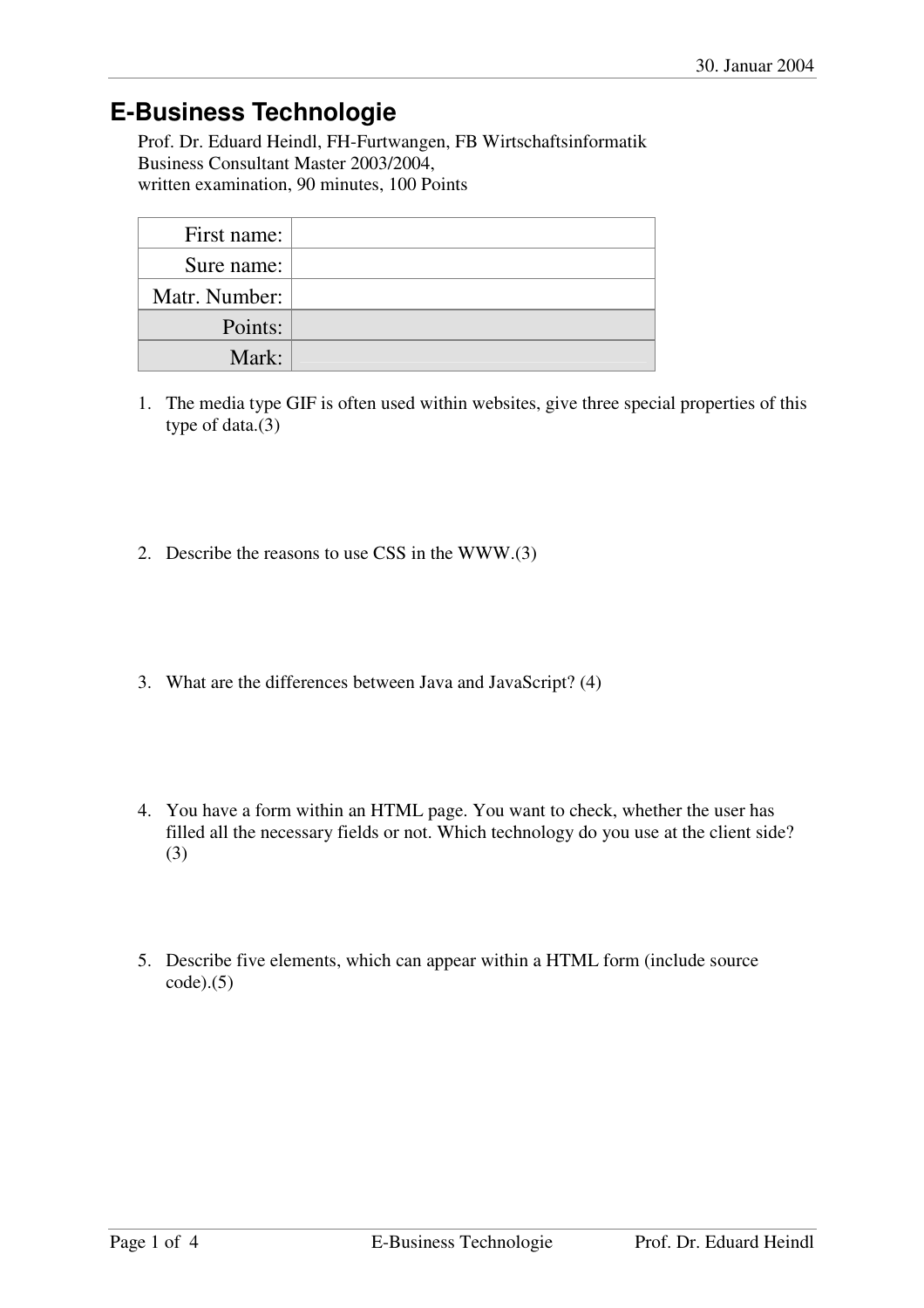6. Describe the three-tier architecture for a web application (outline a scheme).(5)

- 7. Why is the DNS in the internet essential?(3)
- 8. Give five elements within a HTTP header.(5)
- 9. Give four reasons to use a proxy-server.(4)
- 10. Tell two very common web-server products. (Hint, one is an open source product)(5)
- 11. How does GOOGLE calculate the position of an ad within a search result?(5)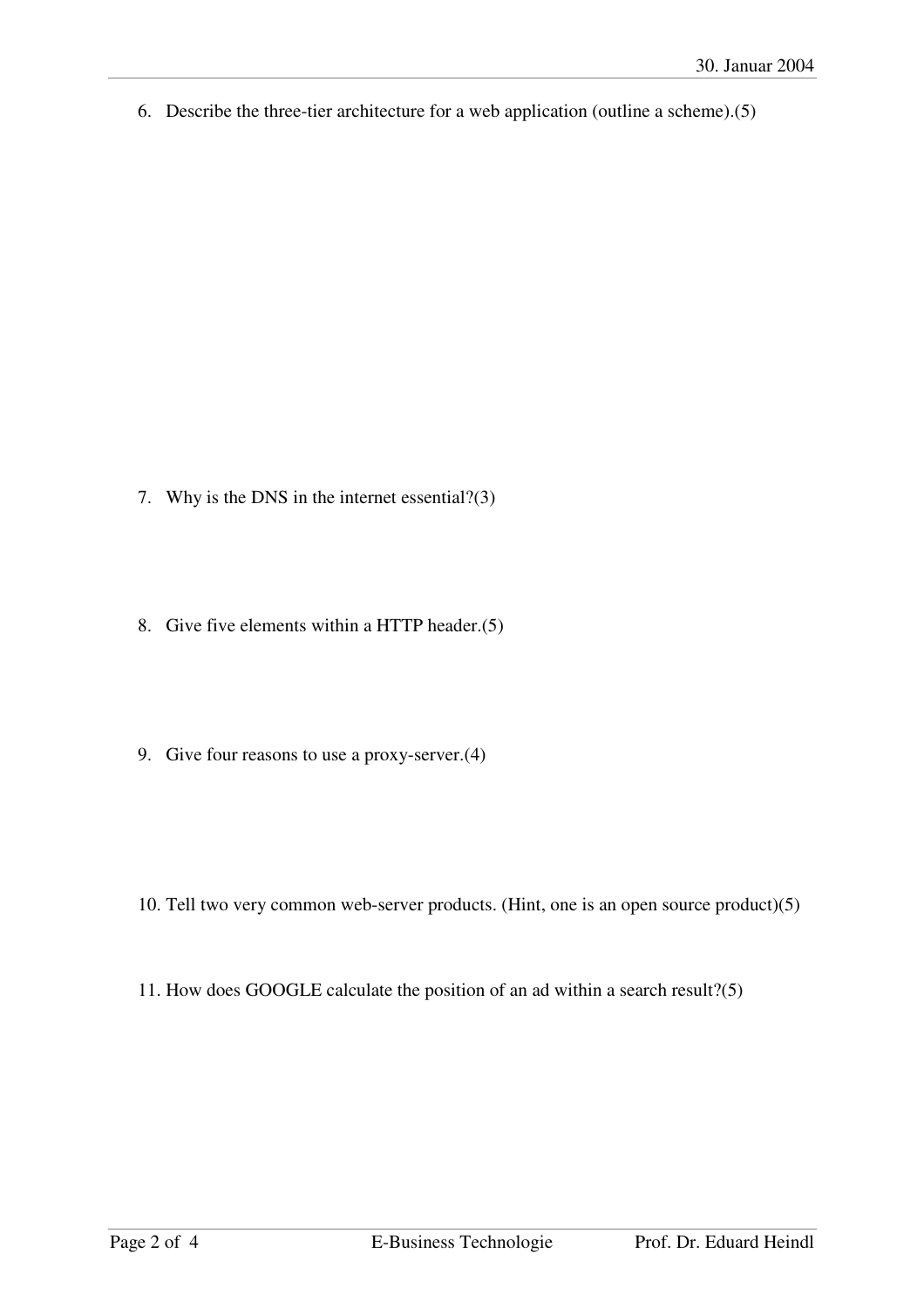12. This XML document is not well formed, where are the four errors: (4)

```
<?xml version="1.0"> 
<Address_book> 
   <Address> 
     <mail> 
         <name> 
           <surname>Harald 
            <surname> 
            <Firstname>Smith 
            </firstname> 
         </name> 
         <electronic> 
       </mail> 
    </electronic> 
</Address>
```
- 13. Which technology is used to describe the syntax of a soap document?(3)
- 14. Some firewalls have a content filter, which protocols can be filtered?(4)
- 15. How can you protect your computer against virus software? (four tips)(4)

- 16. Content Management Systems are fed by users, which three technologies can you use at the client side?(3)
- 17. Search engine robots read the robots.txt file, why?(3)